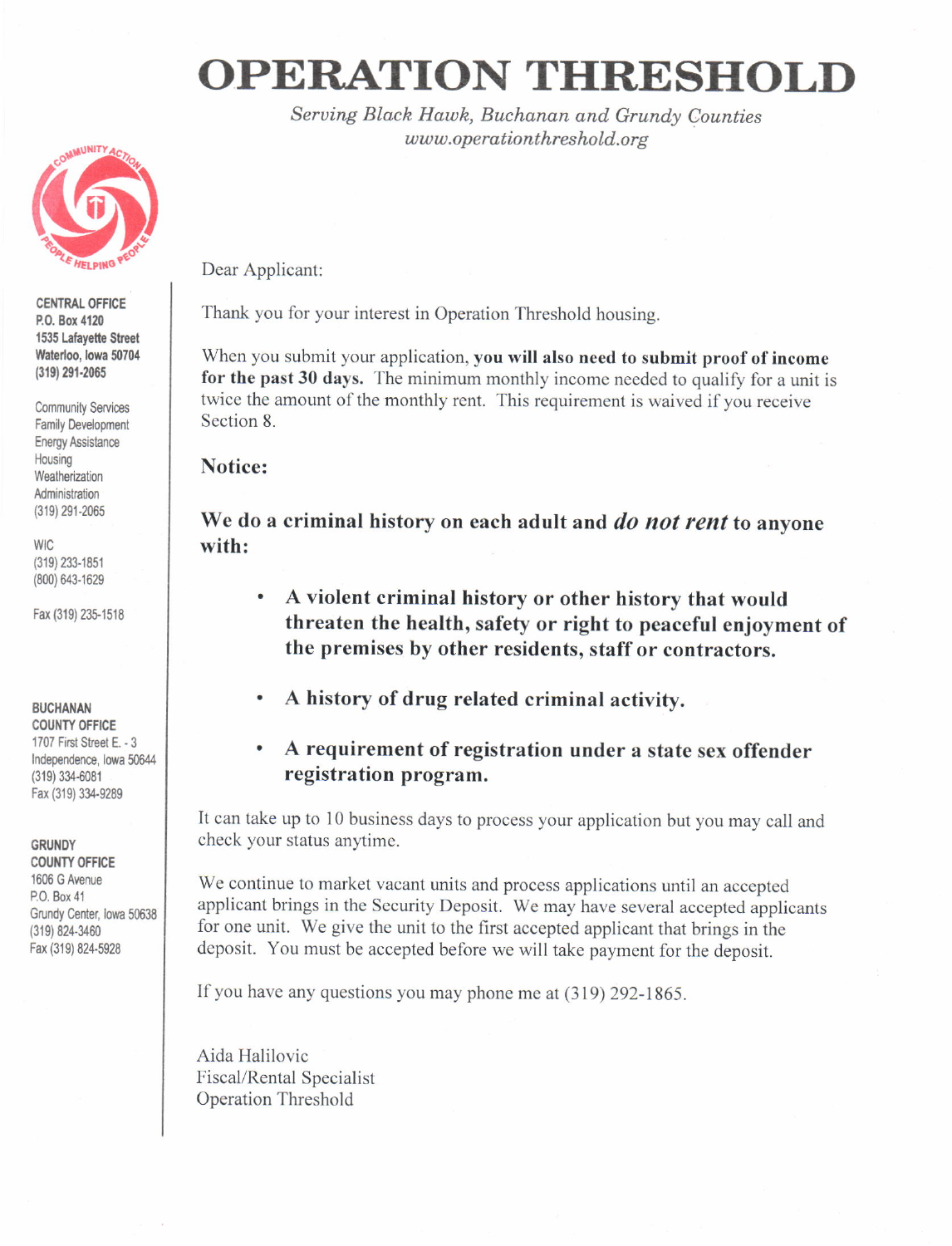# **OPERATION THRESHOLD RENTAL APPLICATION**

The information collected below will be used to determine whether you qualify as a tenant. It will not be disclosed without your consent except to your mployer(s) for verification of income and employment information, to the financial institution of verification of assets, and as required and permitted by aw. You do not have to provide the information, but if you fail to do so, your tenant application may be delayed or rejected.

| Canterbury<br>Applying for an apartment at:<br>Ankeny                                                              | Kingswood<br>Locust<br>Franklin       | Lafayette<br>Lexington Square (Independence)                         |
|--------------------------------------------------------------------------------------------------------------------|---------------------------------------|----------------------------------------------------------------------|
| <b>Applicant's Information</b>                                                                                     |                                       |                                                                      |
| 1. Applicant's Name                                                                                                | <b>Social Security Number</b>         | Home Phone Number<br>€                                               |
| Current Street, City, State, Zip<br>2.                                                                             | <b>Current Monthly Rent</b>           | No. of Yrs. at Current Address                                       |
| Previous Street, City, State, Zip (if current address less than 2 yrs.)<br>3 <sub>1</sub>                          | Previous Monthly Rent                 | No. of Yrs. at Previous Address                                      |
| Names of Other Persons in Household<br>$\overline{4}$ .                                                            |                                       |                                                                      |
| Current Employer Name, Street, City, State, Zip<br>5.                                                              | <b>Type of Business</b>               | Self Employed?<br>Yes<br><b>No</b>                                   |
| <b>Current Business Phone Number</b><br>6.                                                                         | Position/Title                        | Yrs. on Job<br>Yrs in this<br>Line of Work                           |
| Previous Employer Name, Street, City Zip (if employed at current<br>$\overline{7}$ .<br>position less than 2 yrs.) | No. of Yrs. with Previous<br>Employer | <b>Previous Business Phone</b><br>Number<br>$\overline{\mathcal{L}}$ |

#### **Co-Applicant's Information**

|                | Co-Applicant's Name                                                                            | Social Security Number                | Home Phone Number                           |
|----------------|------------------------------------------------------------------------------------------------|---------------------------------------|---------------------------------------------|
| 2.             | Current Street, City, State, Zip                                                               | <b>Current Monthly Rent</b>           | No. of Yrs. at Current Address              |
| 3 <sub>1</sub> | Previous Street, City, State, Zip (if current address less than 2 yrs.)                        | Previous Monthly Rent                 | No. of Yrs. at Previous Address             |
| 4.             | Current Employer Name, Street, City, State, Zip                                                | <b>Type of Business</b>               | Self Employed?<br>No.<br>Yes                |
| 5.             | <b>Current Business Phone Number</b>                                                           | Position/Title                        | Yrs. on Job<br>Yrs. in this<br>Line of Work |
| 6.             | Previous Employer Name, Street, City Zip (if employed at current<br>position less than 2 yrs.) | No. of Yrs. with Previous<br>Employer | <b>Previous Business Phone</b><br>Number    |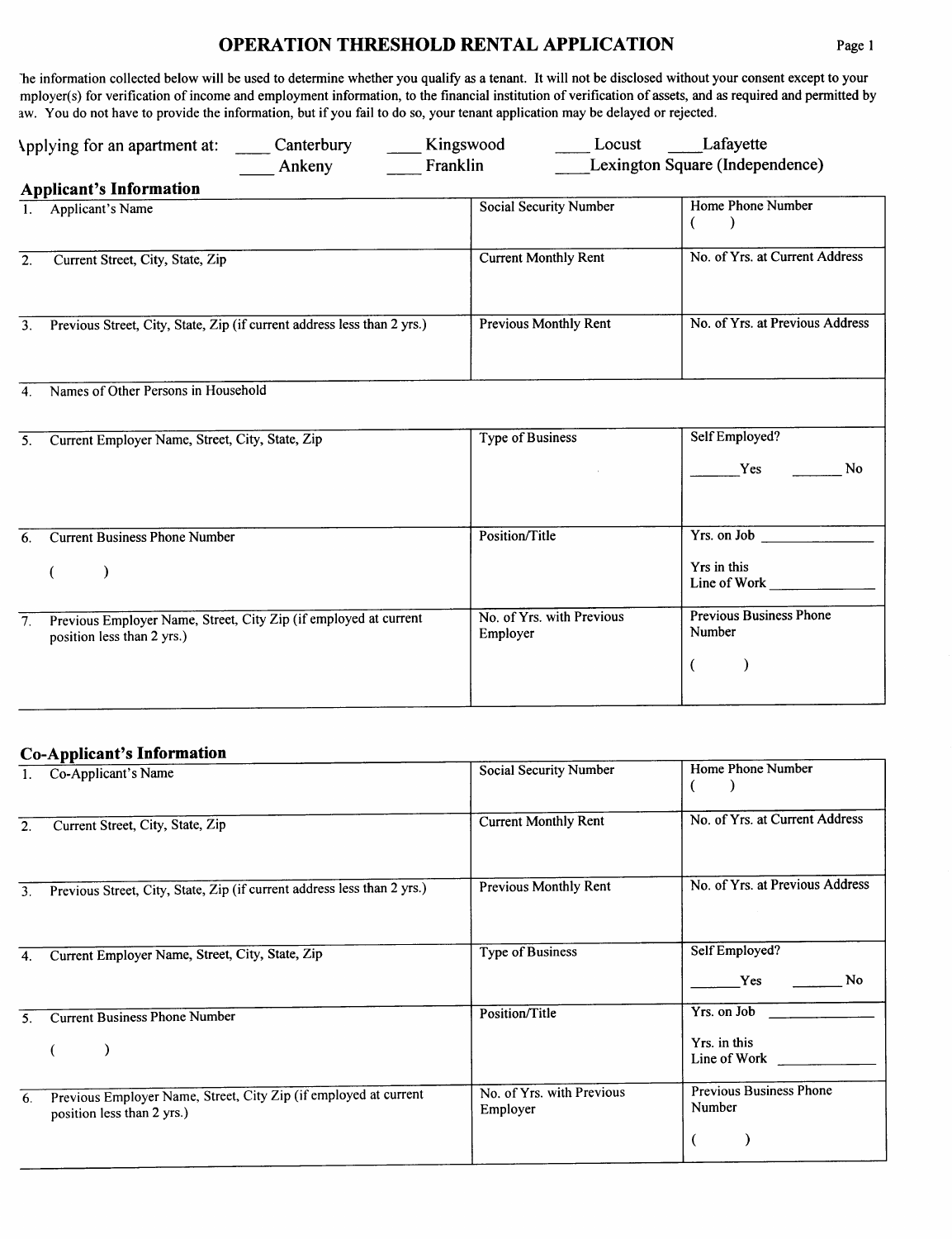# **PAST & PRESENT LANDLORDS (2 years history required)**

## **APPLICANT**

| Landlord's Phone Number<br>Reason for leaving |
|-----------------------------------------------|
|                                               |
| Is this person a relative?                    |
| No<br>Yes.                                    |
|                                               |

| Previous Landlord's Name, Street, City State, Zip | Reason for leaving | Landlord's Phone Number    |    |
|---------------------------------------------------|--------------------|----------------------------|----|
|                                                   |                    |                            |    |
|                                                   |                    | Is this person a relative? |    |
|                                                   |                    | Yes                        | No |

### **CO-APPLICANT**

| Current Landlord's Name, Street, City State, Zip | Reason for leaving | Landlord's Phone Number    |
|--------------------------------------------------|--------------------|----------------------------|
|                                                  |                    |                            |
|                                                  |                    | Is this person a relative? |
|                                                  |                    | No<br><b>Yes</b>           |

| Previous Landlord's Name, Street, City State, Zip | Reason for leaving | Landlord's Phone Number    |    |
|---------------------------------------------------|--------------------|----------------------------|----|
|                                                   |                    |                            |    |
|                                                   |                    | Is this person a relative? |    |
|                                                   |                    | Yes                        | N0 |

## **HEASE CIVE THREE REFERENCES**

| LEASE GIVE HIKEE KEI EKEROLD |                          |                     |
|------------------------------|--------------------------|---------------------|
| Name & relationship          | Street, City, State, Zip | <b>Phone Number</b> |
|                              |                          |                     |
|                              |                          |                     |
|                              |                          |                     |
|                              |                          |                     |
|                              |                          |                     |
|                              |                          |                     |

| Name & relationship | Street, City, State, Zip | <b>Phone Number</b> |
|---------------------|--------------------------|---------------------|
|                     |                          |                     |
|                     |                          |                     |

| Name $&$ relationship | Street, City, State, Zip | <b>Phone Number</b> |
|-----------------------|--------------------------|---------------------|
|                       |                          |                     |
|                       |                          |                     |

#### **N CASE OF EMERGENCY**

| Name | Street, City, State, Zip | Phone Number | Relationship |
|------|--------------------------|--------------|--------------|
|      |                          |              |              |
|      |                          |              |              |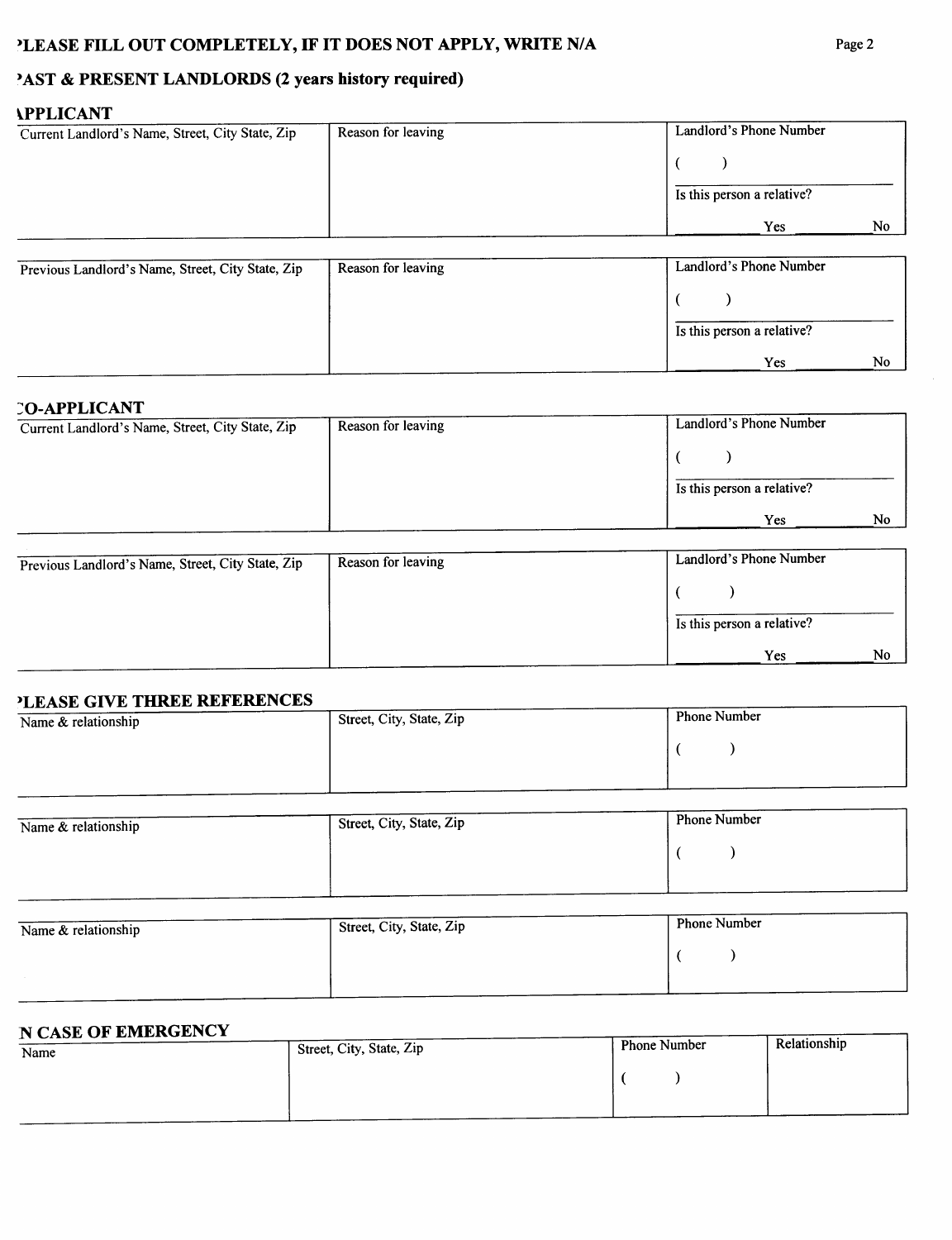# 'LEASE FILL OUT COMPLETELY, IF IT DOES NOT APPLY, WRITE N/A

| 1111011111100 <del>1111</del><br><b>SOURCE</b>                                | <b>APPLICANT</b> | <b>CO-APPLICANT</b> | <b>OTHER HOUSEHOLD</b><br><b>MEMBERS 18 YEARS</b><br><b>OR OLDER</b> | <b>TOTAL</b> |
|-------------------------------------------------------------------------------|------------------|---------------------|----------------------------------------------------------------------|--------------|
|                                                                               |                  |                     | \$                                                                   | \$           |
| Salary (please submit paystubs)                                               | $\mathbf{s}$     | \$                  |                                                                      |              |
| Overtime Pay, Commissions, Fees,<br>Tips, Bonuses                             | \$               | \$                  | \$                                                                   | S            |
| Interest and/or Dividends                                                     | \$               | \$                  | \$                                                                   | S            |
| Net Income from Business                                                      | \$               | \$                  | \$                                                                   | \$           |
| Net Rental Income                                                             | \$               | \$                  | S                                                                    | \$           |
| Social Security, Pensions,<br>Retirement Funds Etc., Received<br>Periodically | \$               | \$                  | \$                                                                   | \$           |
| <b>Unemployment Benefits</b>                                                  | \$               | \$                  | \$                                                                   | \$           |
| Worker's Compensation, etc.                                                   | \$               | \$                  | \$                                                                   | S            |
| Alimony, Child Support                                                        | S                | \$                  | \$                                                                   | S            |
| ${\rm FIP}$                                                                   | S                | \$                  | \$                                                                   | \$           |
| Section 8                                                                     | \$               | \$                  | \$                                                                   | \$           |
| Other                                                                         | S                | S                   | \$                                                                   | \$           |
|                                                                               |                  |                     | TOTAL \$                                                             |              |

| <b>ASSETS</b>       | <b>CASH</b><br><b>VALUE</b> | <b>INCOME</b><br><b>FROM</b><br><b>ASSETS</b> | NAME, STREET, CITY, STATE,<br>ZIP CODE OF FINANCIAL<br><b>INSTITUTION</b> |
|---------------------|-----------------------------|-----------------------------------------------|---------------------------------------------------------------------------|
| Checking Account    | S                           | \$                                            |                                                                           |
|                     | S                           | \$                                            |                                                                           |
| Savings             | S                           | \$                                            |                                                                           |
|                     | \$                          | \$                                            |                                                                           |
| Credit Union        | S                           | S                                             |                                                                           |
|                     | S                           | \$                                            |                                                                           |
| <b>Mutual Funds</b> | ъ                           | \$                                            |                                                                           |
| Stocks/Bonds        |                             | \$                                            |                                                                           |
| Other:              |                             |                                               |                                                                           |

## **ANNUAL INCOME**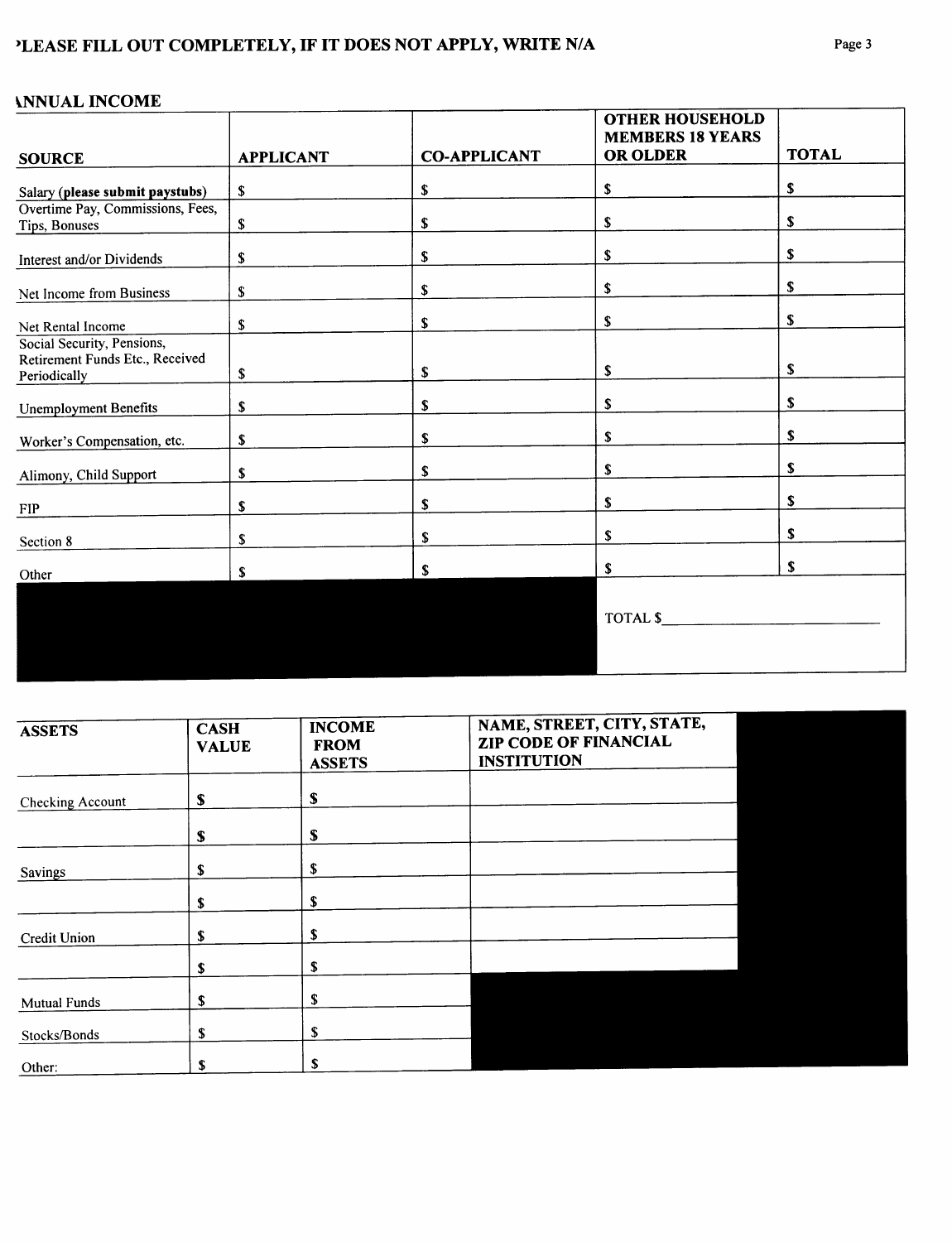## **IOUSEHOLD COMPOSITION**

list the head of the household and all members who would live in the apartment. Give the relationship of each family member o the head of the household.

| <b>MEMBER</b>  | <b>FULL NAME</b> | <b>RELATIONSHIP</b><br><b>TO SELF</b> | <b>SEX</b> | <b>BIRTH</b><br><b>DATE</b> | <b>SOCIAL</b><br><b>SECURITY NO.</b> | <b>PLACE OF</b><br><b>EMPLOYMENT</b> |
|----------------|------------------|---------------------------------------|------------|-----------------------------|--------------------------------------|--------------------------------------|
| Self           |                  | Self                                  | M/F        |                             |                                      |                                      |
| $\overline{2}$ |                  |                                       | M/F        |                             |                                      |                                      |
| 3              |                  |                                       | M/F        |                             |                                      |                                      |
| 4              |                  |                                       | M/F        |                             |                                      |                                      |
| 5.             |                  |                                       | M/F        |                             |                                      |                                      |
| 6              |                  |                                       | M/F        |                             |                                      |                                      |
| 7              |                  |                                       | M/F        |                             |                                      |                                      |
| 8              |                  |                                       | M/F        |                             |                                      |                                      |

|                                                                   | 1. Does anyone live with you now who is not listed above?                                                                   | Yes        | No |  |
|-------------------------------------------------------------------|-----------------------------------------------------------------------------------------------------------------------------|------------|----|--|
| 2.                                                                | Does anyone plan to live with you in the future who is<br>not listed above?                                                 | Yes        | No |  |
|                                                                   | 3. Do any of the above listed persons have a criminal history?                                                              | Yes        | No |  |
|                                                                   | 4. Do any of the above listed persons engage in illegal drug use?                                                           | Yes        | No |  |
| 5.                                                                | Are any of the above listed persons subject to registration<br>requirement under a state sex offender registration program? | Yes        | No |  |
|                                                                   | 6. Have any of the above listed persons ever been evicted?                                                                  | <b>Yes</b> | No |  |
| Please explain if you answer "YES" to any of the questions above. |                                                                                                                             |            |    |  |
|                                                                   |                                                                                                                             |            |    |  |

The information provided above is true and complete to the best of my/our knowledge and belief. VWe understand that <sup>a</sup> fraudulent application can result in denial ofhousing or subsequent lease termination.

APPLICANT DATE

CO-APPLICANT DATE